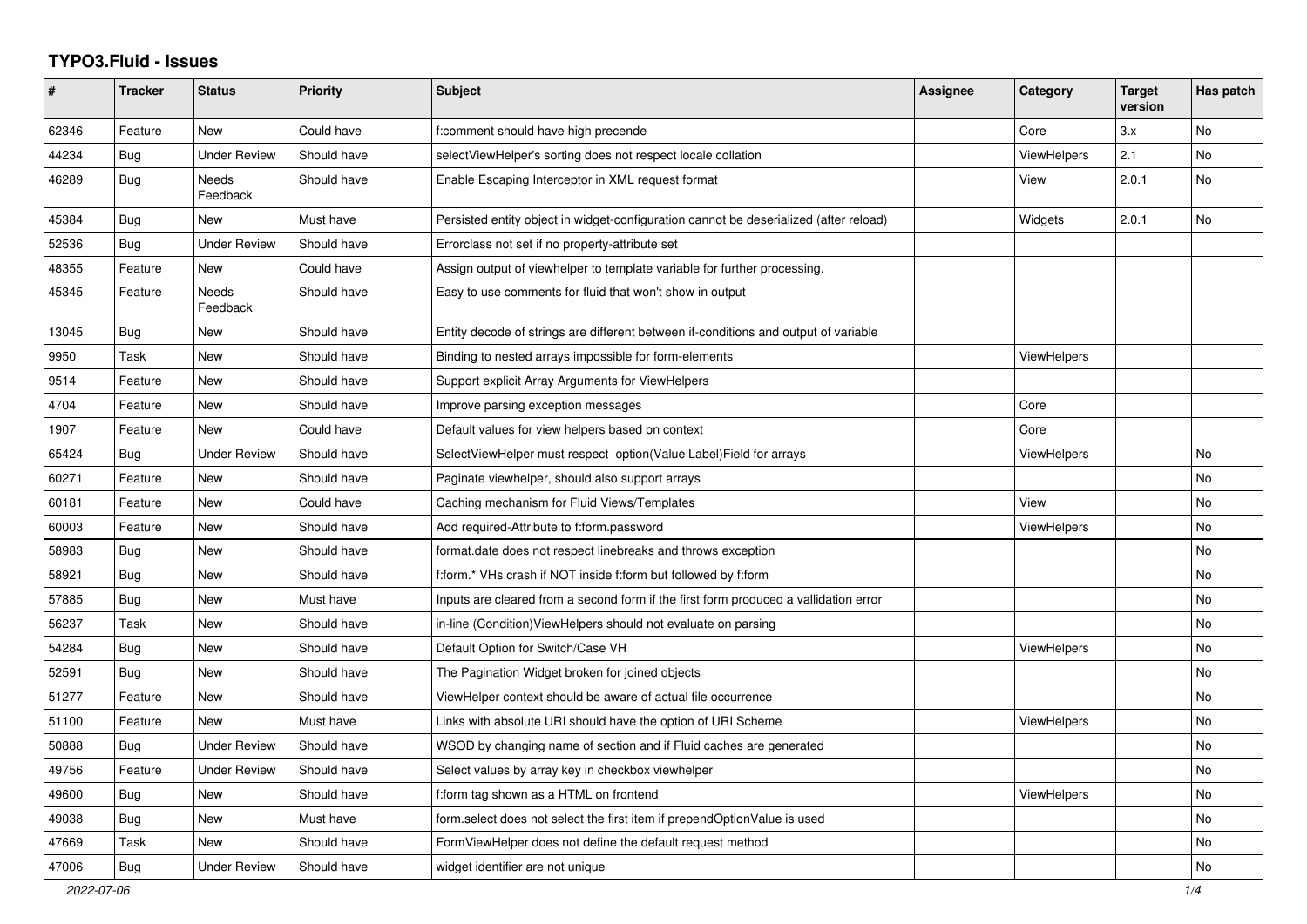| #     | <b>Tracker</b> | <b>Status</b>       | <b>Priority</b>      | Subject                                                                                                     | <b>Assignee</b> | Category    | <b>Target</b><br>version | Has patch |
|-------|----------------|---------------------|----------------------|-------------------------------------------------------------------------------------------------------------|-----------------|-------------|--------------------------|-----------|
| 46545 | Feature        | New                 | Should have          | Better support for arrays in options of SelectViewHelper                                                    |                 |             |                          | <b>No</b> |
| 46257 | Feature        | <b>Under Review</b> | Should have          | Add escape sequence support for Fluid                                                                       |                 | Core        |                          | No        |
| 46091 | Task           | Needs<br>Feedback   | Should have          | Show source file name and position on exceptions during parsing                                             |                 |             |                          | No        |
| 45394 | Task           | New                 | Should have          | Forwardport Unit test for standalone view                                                                   |                 | View        |                          | <b>No</b> |
| 45153 | Feature        | <b>New</b>          | Should have          | f:be.menus.actionMenuItem - Detection of the current select option is insufficient                          |                 |             |                          | No        |
| 43072 | Task           | New                 | Should have          | Remove TOKENS for adding templates fallback in Backporter                                                   |                 | View        |                          | No        |
| 43071 | Task           | New                 | Should have          | Remove TOKENS for adding fallback teplates in B                                                             |                 |             |                          | No        |
| 42743 | Task           | <b>New</b>          | Should have          | Remove inline style for hidden form fields                                                                  |                 |             |                          | No        |
| 42397 | Feature        | New                 | Should have          | Missing viewhelper for general links                                                                        |                 |             |                          | No        |
| 40081 | Feature        | <b>New</b>          | Should have          | Allow assigned variables as keys in arrays                                                                  |                 |             |                          | <b>No</b> |
| 40064 | Bug            | New                 | Must have            | Multiselect is not getting persisted                                                                        |                 | ViewHelpers |                          | No        |
| 39990 | Bug            | New                 | Should have          | Same form twice in one template: hidden fields for empty values are only rendered<br>once                   |                 | Core        |                          | No        |
| 39936 | Feature        | New                 | Should have          | registerTagAttribute should handle default values                                                           |                 | ViewHelpers |                          | No        |
| 38369 | Bug            | New                 | Must have            | Resource ViewHelpers should not fall back to request package                                                |                 | View        |                          | No        |
| 38130 | Feature        | New                 | Should have          | Checkboxes and multiple select fields should have an assignable default value                               |                 |             |                          | No        |
| 37619 | Bug            | New                 | Should have          | Fatal Error when using variable in name attribute of Section ViewHelper                                     |                 | ViewHelpers |                          | No        |
| 36655 | <b>Bug</b>     | <b>New</b>          | Should have          | <b>Pagination Links</b>                                                                                     |                 | Widgets     |                          | <b>No</b> |
| 36410 | Feature        | New                 | Should have          | Allow templates to send arguments back to layout                                                            |                 | ViewHelpers |                          | No        |
| 34682 | Bug            | <b>Under Review</b> | Should have          | Radio Button missing checked on validation error                                                            |                 | ViewHelpers |                          | No        |
| 34309 | Task           | <b>New</b>          | Could have           | Unknown ViewHelpers cause exception - should be handled more graceful                                       |                 | ViewHelpers |                          | No        |
| 33215 | Feature        | New                 | Should have          | RFC: Dynamic values in ObjectAccess paths                                                                   |                 |             |                          | No        |
| 31955 | Feature        | New                 | Should have          | f:uri.widget                                                                                                |                 | Widgets     |                          | <b>No</b> |
| 30555 | Feature        | New                 | Could have           | Make TagBuilder more extensible                                                                             |                 | Core        |                          | No        |
| 28554 | Bug            | New                 | Should have          | (v4) implement feature flag to disable caching                                                              |                 |             |                          | No        |
| 28553 | Bug            | New                 | Should have          | improve XHProf test setup                                                                                   |                 |             |                          | No        |
| 28552 | Bug            | New                 | Should have          | (v5) write ViewHelper test for compiled run; adjust functional test to do two passes<br>(uncached & cached) |                 |             |                          | No        |
| 28550 | <b>Bug</b>     | New                 | Should have          | (v4) make widgets cacheable, i.e. not implement childnodeaccess interface                                   |                 |             |                          | No        |
| 28549 | Bug            | New                 | Should have          | make widgets cacheable, i.e. not implement childnodeaccess interface                                        |                 |             |                          | No        |
| 27607 | Bug            | New                 | Must have            | Make Fluid comparisons work when first element is STRING, second is NULL.                                   |                 | Core        |                          | No        |
| 26664 | Task           | New                 | Won't have this time | Clean up Form ViewHelpers                                                                                   |                 | ViewHelpers |                          | No        |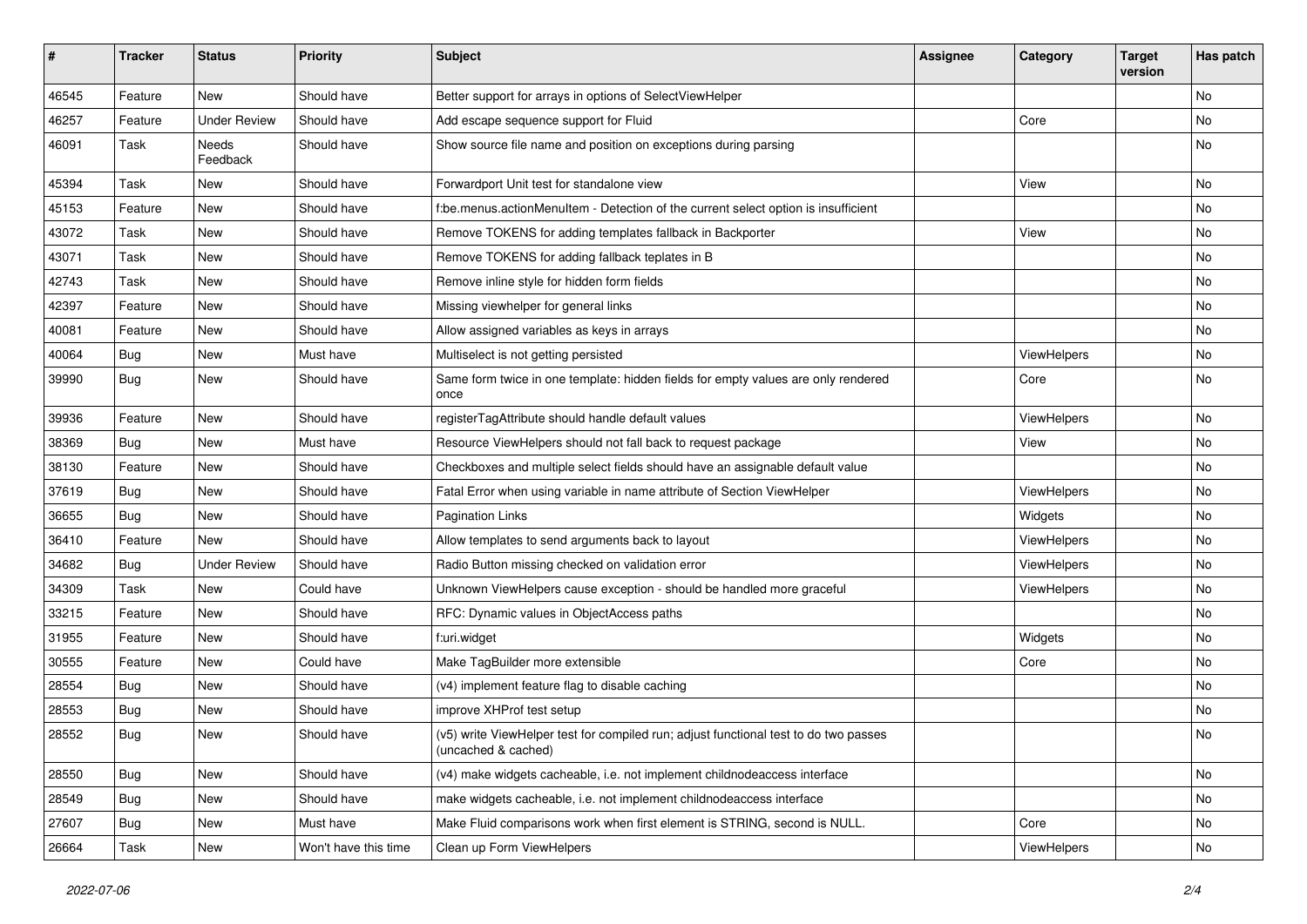| #     | <b>Tracker</b> | <b>Status</b>       | <b>Priority</b>      | Subject                                                                                                | <b>Assignee</b>             | Category    | <b>Target</b><br>version | Has patch |
|-------|----------------|---------------------|----------------------|--------------------------------------------------------------------------------------------------------|-----------------------------|-------------|--------------------------|-----------|
| 26658 | Task           | New                 | Won't have this time | Make Form ViewHelpers consistent                                                                       |                             | ViewHelpers |                          | <b>No</b> |
| 10911 | Task           | New                 | Should have          | Tx_Fluid_ViewHelpers_Form_AbstractFormViewHelper->renderHiddenIdentityField<br>should be more reliable |                             | ViewHelpers |                          | No        |
| 10472 | Feature        | New                 | Could have           | Fluid Standalone distribution                                                                          |                             | Core        |                          | <b>No</b> |
| 8989  | Feature        | Needs<br>Feedback   | Could have           | Search path for fluid template files                                                                   |                             | View        |                          | No        |
| 8648  | Bug            | New                 | Should have          | format.crop ViewHelper should support all features of the crop stdWrap function                        |                             | ViewHelpers |                          | No        |
| 5636  | Task           | <b>Under Review</b> | Must have            | Form_RadioViewHelper and CheckBoxViewHelper miss check for existing object<br>before it is accessed.   |                             |             |                          | No        |
| 3481  | Bug            | New                 | Should have          | Use ViewHelperVariableContainer in PostParseFacet                                                      |                             | Core        |                          | No        |
| 3291  | Feature        | Needs<br>Feedback   | Should have          | Cacheable viewhelpers                                                                                  |                             |             |                          | No        |
| 60856 | Bug            | New                 | Must have            | Target attribute not supported by the form viewhelper                                                  |                             | ViewHelpers |                          | Yes       |
| 36559 | Feature        | New                 | Could have           | New widget progress bar                                                                                |                             |             |                          | Yes       |
| 32035 | Task           | New                 | Should have          | Improve fluid error messages                                                                           |                             | Core        |                          | Yes       |
| 30937 | Bug            | New                 | Should have          | CropViewHelper stringToTruncate can't be supplied so it can't be easily extended                       |                             | ViewHelpers |                          | Yes       |
| 7608  | Feature        | New                 | Could have           | Configurable shorthand/object accessor delimiters                                                      |                             | Core        |                          | Yes       |
| 52419 | Bug            | New                 | Should have          | Wrong PHPDocs notation for default value inline f:translate viewhelper                                 |                             |             | 2.0                      | <b>No</b> |
| 54195 | Task           | New                 | Should have          | Rename and move FormViewHelper's errorClass value, currently 'f3-form-error'                           | Adrian Föder                | ViewHelpers |                          | No        |
| 51239 | Bug            | <b>Under Review</b> | Must have            | AbstractViewHelper use incorrect method signature for "\$this->systemLogger->log()"                    | Adrian Föder                | Core        |                          | Yes       |
| 59057 | Bug            | <b>Under Review</b> | Must have            | Hidden empty value fields shoud be disabled when related field is disabled                             | Bastian<br>Waidelich        | ViewHelpers |                          | No        |
| 53806 | Bug            | <b>Under Review</b> | Should have          | Paginate widget maximumNumberOfLinks rendering wrong number of links                                   | <b>Bastian</b><br>Waidelich | Widgets     |                          | No        |
| 58862 | Bug            | Needs<br>Feedback   | Should have          | FormViewHelper doesn't accept NULL as value for \$arguments                                            | Bastian<br>Waidelich        | ViewHelpers |                          | Yes       |
| 55008 | Bug            | <b>Under Review</b> | Should have          | Interceptors should be used in Partials                                                                | Christian Müller            |             |                          | No        |
| 33628 | Bug            | Needs<br>Feedback   | Must have            | Multicheckboxes (multiselect) for Collections don't work                                               | Christian Müller            | ViewHelpers |                          | No        |
| 3725  | Feature        | New                 | Could have           | <b>CSS Engine</b>                                                                                      | Christian Müller            | ViewHelpers |                          | No        |
| 37095 | Feature        | New                 | Should have          | It should be possible to set a different template on a Fluid TemplateView inside an<br>action          | Christopher<br>Hlubek       |             |                          | No        |
| 43346 | Feature        | <b>Under Review</b> | Should have          | Allow property mapping configuration via template                                                      | Karsten<br>Dambekalns       | ViewHelpers | 2.1                      | No        |
| 8491  | Task           | Needs<br>Feedback   | Should have          | link.action and uri.action differ in absolute argument                                                 | Karsten<br>Dambekalns       | ViewHelpers |                          | No        |